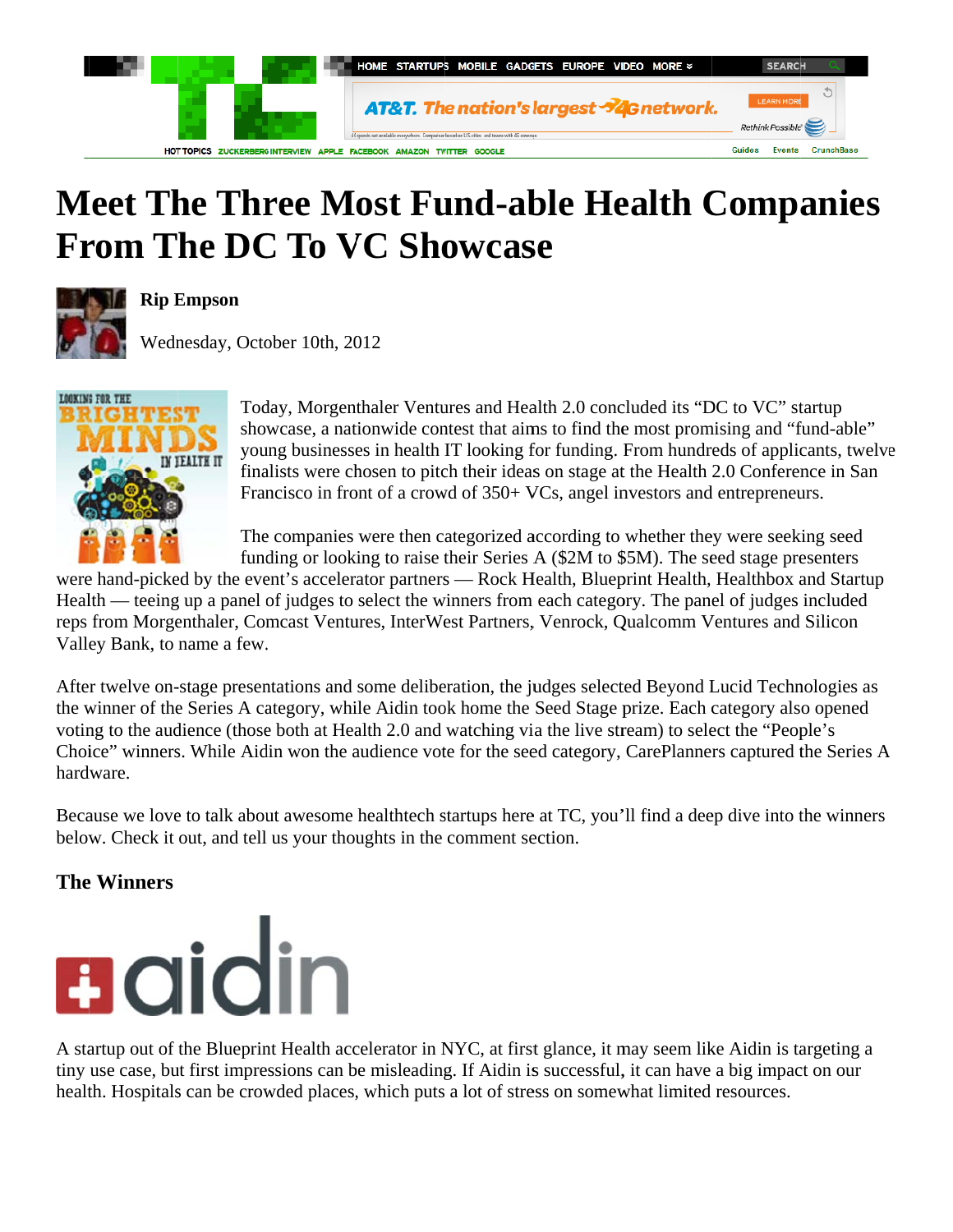Although one might imagine that hospitals would want people to hang out as long as possible (racking up those hospital bills), in reality they are eager for people to avoid repeat visits. In the U.S., one in four Medicare patients get readmitted to the hospital within 30 days of leaving — and those re-admissions come with a \$17.4 billion price tag for hospitals.

Part of the reason re-admissions are so high is the unreliable quality of the some-25K "post-acute care" facilities in the U.S. — the nursing homes, health agencies and rehab centers that provide care not only for elderly people but anyone recovering from an acute illness, injury or surgery after leaving the hospital.

To help patients find the right care facilities and help hospitals reduce re-admissions, Aidin provides patients and their families with up-to-date ratings and reviews of local providers, along with sharing outcome data from those who have previously visited the particular facility.

Patients can filter the data based on their specific condition or need, meaning that, if you're looking to rehab after knee surgery, you'll see ratings for providers that specialize in orthopedic rehab, for example — not head trauma. Basically, on the consumer side of things, Aidin has set out to create a Yelp for continuing care.

On the hospital side, Aidin allows them to integrate their solution into existing infrastructure to allow hospital staff to create referrals, share ratings, etc. Aidin raised \$600K in seed funding back in June, and you can read our coverage here — some of which is referenced at http://techcrunch.com/2012/06/15/aidin-seed-round/.



First Response Matters. Founded in 2009, this California-based startup offers an electronic health record (EHR) system on steroids, built for those who arrive first on the scene when there's an emergency: Fire, EMS and industrial-emergency response teams. The company's cloud (and client) platform aims to make First Response more efficient and cost-effective for medics, hospitals and patients by providing those who respond to emergencies with digital care records, logistical decision support, real-time data for regional resource planning, GPS and telehealth tools. And the best part for them? There's no integration engineering required.

Said another way, the startup's value proposition is that it's the first integrated, all-in-one solution for EMS providers that connects first responders with hospitals and continuing care facilities. According to Beyond Lucid, this is of critical importance because half of patient data is lost at hand-off (from facility to facility), so it works to solve this problem by eliminating the use of paper used in-transit, allowing virtual data entry, real-time data transfer to hospitals, embedded GPS for use on both sides, etc.

Because of the fractured, every-man-for-himself nature of the industry, hospitals, states and cities all tend to have bloated, incompatible software built specifically for its own use, without much attention paid to the macro picture around it. Sounds like the educational system, right? By providing software that brings each link in the chain together and bringing new, lightweight technology to an industry that survives on 20+ year-old IT systems, Beyond Lucid thinks it can help not only reduce costs but ultimately save lives.